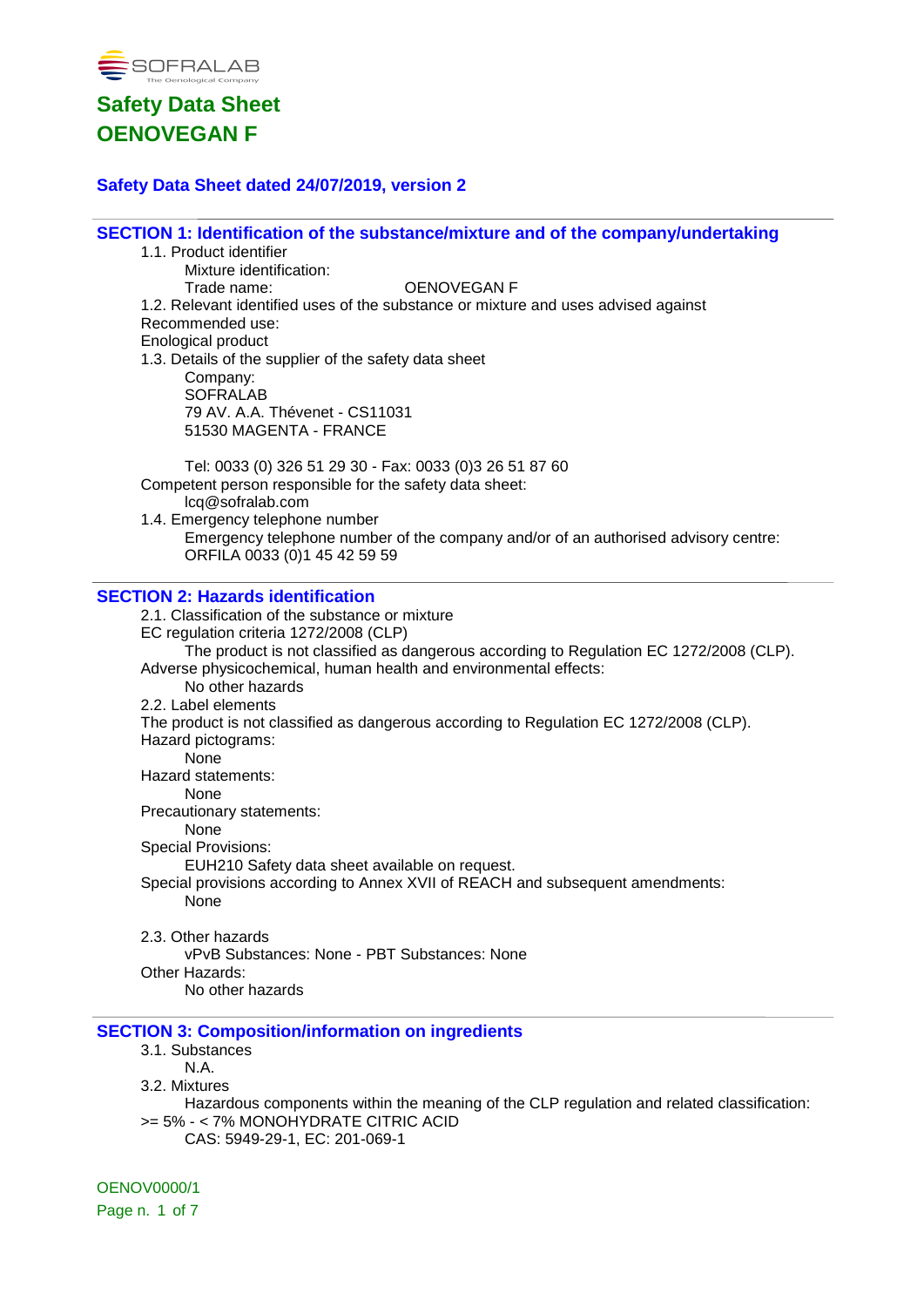



 $\bigcirc$  3.3/2 Eye Irrit. 2 H319

>= 0.5% - < 1% POTASSIUM BISULPHITE CAS: 7773-03-7, EC: 231-870-1  $\bigotimes$  3.3/2 Eye Irrit. 2 H319

 $\bullet$  3.8/3 STOT SE 3 H335

EUH031

### **SECTION 4: First aid measures**

- 4.1. Description of first aid measures
- In case of skin contact:

Wash with plenty of water and soap.

In case of eyes contact:

In case of contact with eyes, rinse immediately with plenty of water and seek medical advice. In case of Ingestion:

Do not under any circumstances induce vomiting. OBTAIN A MEDICAL EXAMINATION IMMEDIATELY.

In case of Inhalation:

Remove casualty to fresh air and keep warm and at rest.

- 4.2. Most important symptoms and effects, both acute and delayed None
- 4.3. Indication of any immediate medical attention and special treatment needed Treatment:
	- None

### **SECTION 5: Firefighting measures**

- 5.1. Extinguishing media
	- Suitable extinguishing media:
		- Water.
		- Carbon dioxide (CO2).

Extinguishing media which must not be used for safety reasons:

None in particular.

- 5.2. Special hazards arising from the substance or mixture Do not inhale explosion and combustion gases.
	- Burning produces heavy smoke.
- 5.3. Advice for firefighters
	- Use suitable breathing apparatus .

Collect contaminated fire extinguishing water separately. This must not be discharged into drains.

Move undamaged containers from immediate hazard area if it can be done safely.

### **SECTION 6: Accidental release measures**

- 6.1. Personal precautions, protective equipment and emergency procedures Wear personal protection equipment. Remove persons to safety. See protective measures under point 7 and 8. 6.2. Environmental precautions
	- Do not allow to enter into soil/subsoil. Do not allow to enter into surface water or drains. Retain contaminated washing water and dispose it. In case of gas escape or of entry into waterways, soil or drains, inform the responsible authorities.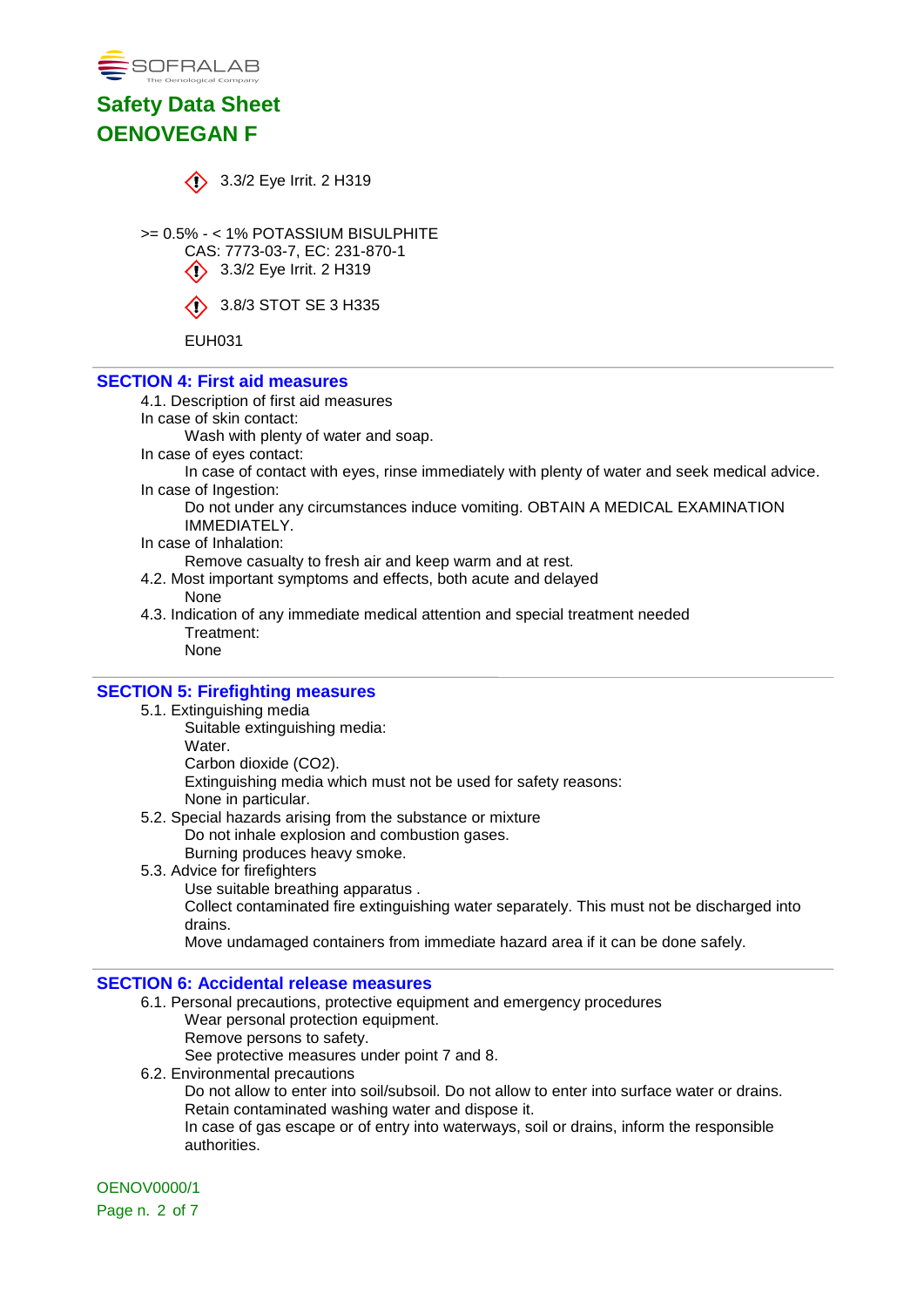

- Suitable material for taking up: absorbing material, organic, sand
- 6.3. Methods and material for containment and cleaning up
	- Wash with plenty of water.
- 6.4. Reference to other sections See also section 8 and 13

### **SECTION 7: Handling and storage**

- 7.1. Precautions for safe handling Avoid contact with skin and eyes, inhaltion of vapours and mists. Do not eat or drink while working. See also section 8 for recommended protective equipment.
- 7.2. Conditions for safe storage, including any incompatibilities Keep away from food, drink and feed. Incompatible materials: None in particular. Instructions as regards storage premises: Adequately ventilated premises.
- 7.3. Specific end use(s) None in particular

### **SECTION 8: Exposure controls/personal protection**

- 8.1. Control parameters
	- POTASSIUM BISULPHITE- CAS: 7773-03-7
		- OEL Type: ACGIH STEL: 0.25 ppm Notes: SO2
		- OEL Type: EU TWA: 0.5 ppm STEL: 1 ppm Notes: SO2
- DNEL Exposure Limit Values
	- N.A.
- PNEC Exposure Limit Values
	- MONOHYDRATE CITRIC ACID CAS: 5949-29-1
		- Target: Fresh Water Value: 0.44 mg/l
		- Target: Marine water Value: 0.044 mg/l
		- Target: Freshwater sediments Value: 34.6 mg/kg
		- Target: Marine water sediments Value: 3.46 mg/kg
		- Target: Microorganisms in sewage treatments Value: 1000 mg/l
- 8.2. Exposure controls
- Eye protection:
	- Not needed for normal use. Anyway, operate according good working practices.
- Protection for skin:
	- No special precaution must be adopted for normal use.
- Protection for hands:
	- Not needed for normal use.
- Respiratory protection:
	- Not needed for normal use.
- Thermal Hazards:
	- None
- Environmental exposure controls:
	- None
- Appropriate engineering controls:
	- None

### **SECTION 9: Physical and chemical properties**

9.1. Information on basic physical and chemical properties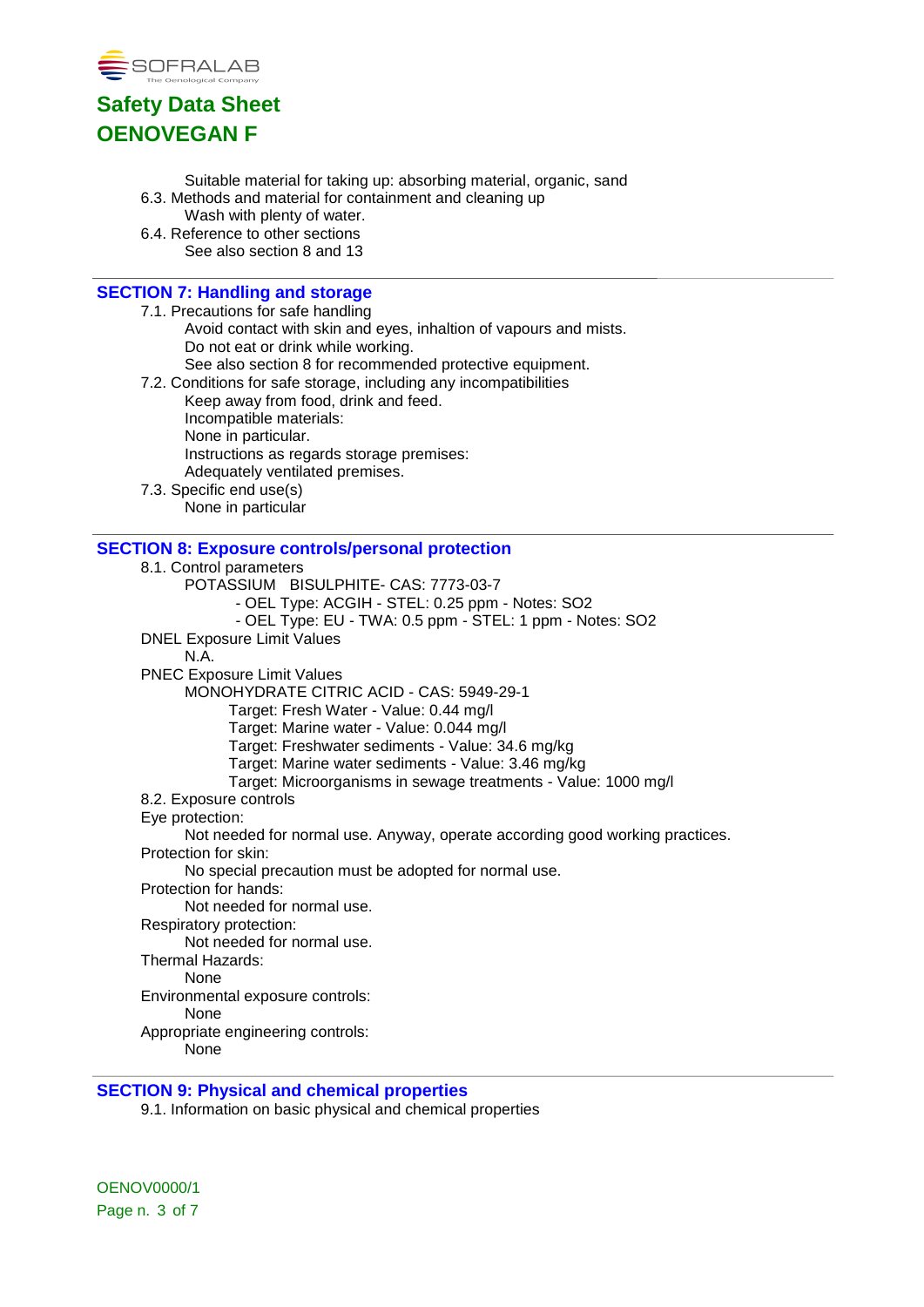

| <b>Properties</b>               | Value            | Method: | <b>Notes</b>   |
|---------------------------------|------------------|---------|----------------|
| Appearance and colour:          | Viscous beige    | $-1$    |                |
|                                 | liquid           |         |                |
| Odour:                          | <b>Odourless</b> | Ξ.      | -−             |
| Odour threshold:                | N.A.             | --      | $-1$           |
| pH:                             | N.A.             | --      | --             |
| Melting point / freezing        | N.A.             | --      | --             |
| point:                          |                  |         |                |
| Initial boiling point and       | N.A.             | --      | --             |
| boiling range:                  |                  |         |                |
| Flash point:                    | N.A.             | $=$     | $-$            |
| Evaporation rate:               | N.A.             | --      | --             |
| Solid/gas flammability:         | N.A.             | --      | --             |
| <b>Upper/lower flammability</b> | N.A.             | --      |                |
| or explosive limits:            |                  |         |                |
| Vapour pressure:                | N.A.             | --      | $-$            |
| Vapour density:                 | N.A.             | --      | --             |
| Relative density:               | N.A.             | --      | $-$            |
| Solubility in water:            | N.A.             | --      | --             |
| Solubility in oil:              | N.A.             | --      | --             |
| <b>Partition coefficient</b>    | N.A.             | --      | --             |
| (n-octanol/water):              |                  |         |                |
| Auto-ignition temperature:      | N.A.             | $-$     | $-$            |
| Decomposition                   | N.A.             | --      | --             |
| temperature:                    |                  |         |                |
| Viscosity:                      | N.A.             | $-$     | $\overline{a}$ |
| <b>Explosive properties:</b>    | N.A.             | --      | --             |
| Oxidizing properties:           | N.A.             | --      | --             |

### 9.2. Other information

| <b>Properties</b>      | Value | Method: | <b>Notes</b> |
|------------------------|-------|---------|--------------|
| Miscibility:           | N.A.  | --      | $- -$        |
| <b>Fat Solubility:</b> | N.A.  | --      | $- -$        |
| Conductivity:          | N.A.  | --      | $- -$        |
| Substance Groups       | N.A.  | --      | --           |
| relevant properties    |       |         |              |

### **SECTION 10: Stability and reactivity**

- 10.1. Reactivity
	- Stable under normal conditions
- 10.2. Chemical stability

Stable under normal conditions

- 10.3. Possibility of hazardous reactions None
- 10.4. Conditions to avoid Stable under normal conditions.
- 10.5. Incompatible materials None in particular.
- 10.6. Hazardous decomposition products None.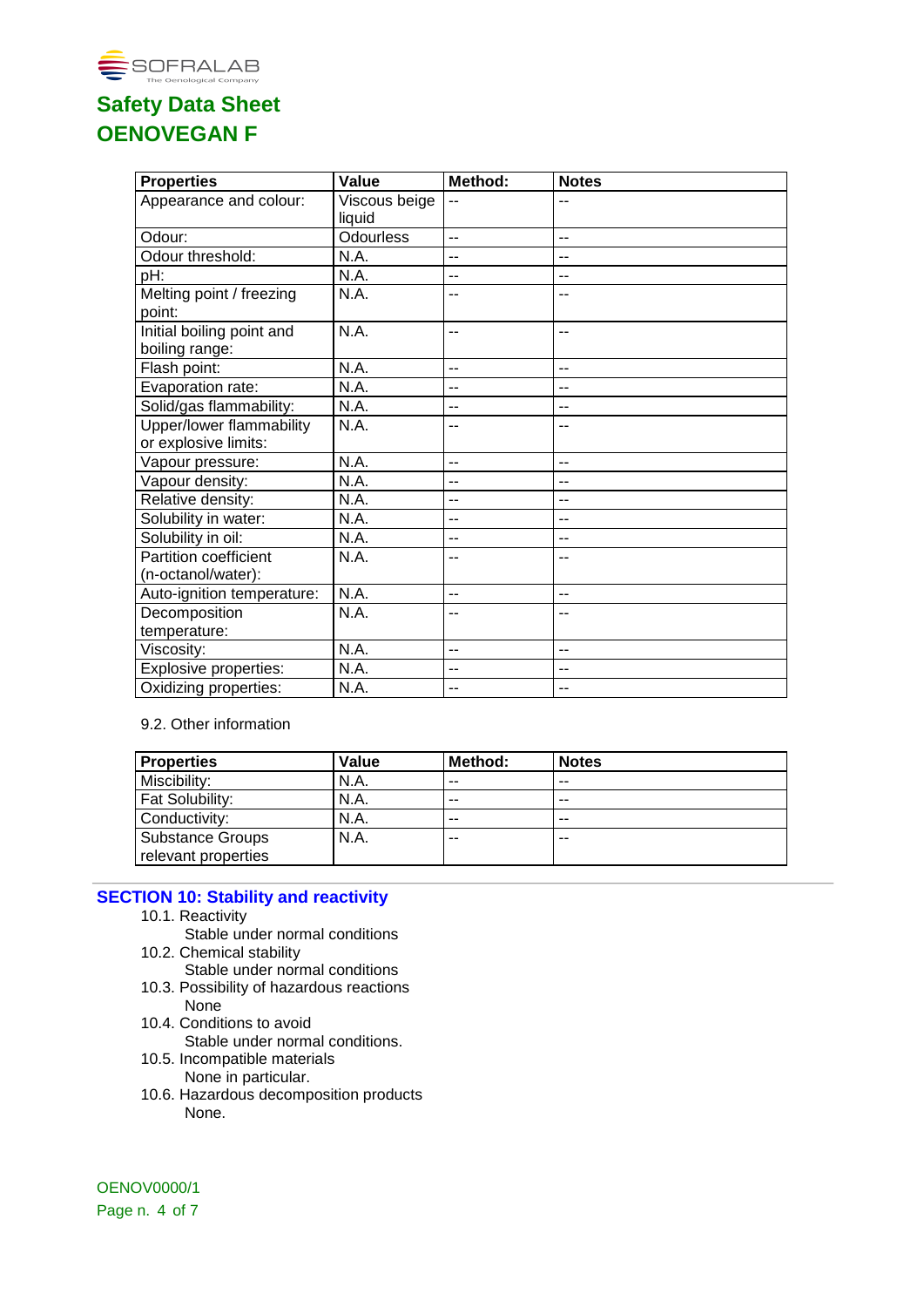

### **SECTION 11: Toxicological information**

11.1. Information on toxicological effects Toxicological information of the product: N.A. Toxicological information of the main substances found in the product: MONOHYDRATE CITRIC ACID - CAS: 5949-29-1 a) acute toxicity: Test: LD50 - Route: Oral - Species: Mouse = 5400 mg/kg Test: LD50 - Route: Oral - Species: Rat = 11700 mg/kg Test: LD50 - Route: Skin - Species: Rat = 725 mg/kg Test: LD50 - Route: Skin - Species: Mouse = 940 mg/kg POTASSIUM BISULPHITE- CAS: 7773-03-7 a) acute toxicity: Test: LD50 - Route: Oral - Species: Rat > 2300 mg/kg - Notes: matière sèche c) serious eye damage/irritation: Test: Eye Corrosive

If not differently specified, the information required in Regulation (EU)2015/830 listed below must be considered as N.A.:

- a) acute toxicity;
- b) skin corrosion/irritation;
- c) serious eye damage/irritation;
- d) respiratory or skin sensitisation;
- e) germ cell mutagenicity;
- f) carcinogenicity;
- g) reproductive toxicity;
- h) STOT-single exposure;
- i) STOT-repeated exposure;
- j) aspiration hazard.

### **SECTION 12: Ecological information**

```
12.1. Toxicity
      Adopt good working practices, so that the product is not released into the environment.
      MONOHYDRATE CITRIC ACID - CAS: 5949-29-1
      a) Aquatic acute toxicity:
            Endpoint: LC50 Fish = 440 mg/l - Duration h: 48
            Endpoint: LC50 Daphnia = 1535 mg/l - Duration h: 24
      c) Bacteria toxicity:
            BACTERIA > 10000 mg/l - Duration h: 16
      e) Plant toxicity:
            Algae = 425 \text{ mg/l} - Duration h: 168
      POTASSIUM BISULFITE- CAS: 7773-03-7
      a) Aquatic acute toxicity:
            Endpoint: LC50 Fish = 460-1000 mg/l - Duration h: 96 - Notes: matière sèche
            Endpoint: EC50 BACTERIA = 65 mg/l - Duration h: 17 - Notes: matière sèche
12.2. Persistence and degradability
      N.A.
12.3. Bioaccumulative potential
      N.A.
12.4. Mobility in soil
      N.A.
12.5. Results of PBT and vPvB assessment
      vPvB Substances: None - PBT Substances: None
12.6. Other adverse effects
```
OENOV0000/1 Page n. 5 of 7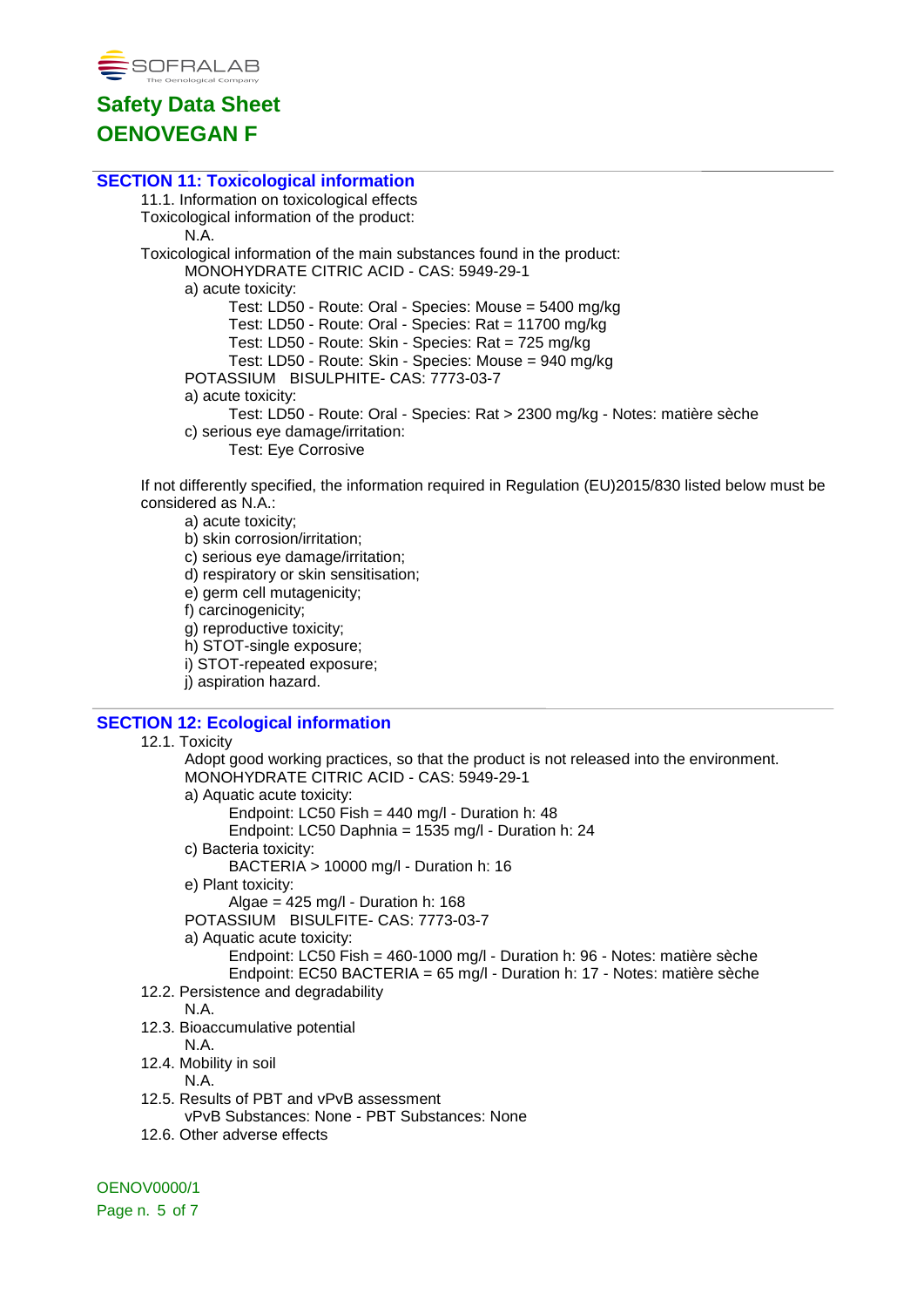

#### None

## **SECTION 13: Disposal considerations**

13.1. Waste treatment methods

Recover if possible. In so doing, comply with the local and national regulations currently in force.

### **SECTION 14: Transport information**

### 14.1. UN number

- Not classified as dangerous in the meaning of transport regulations.
- 14.2. UN proper shipping name
	- N.A.
- 14.3. Transport hazard class(es)
- N.A. 14.4. Packing group

N.A.

- 14.5. Environmental hazards ADR-Enviromental Pollutant: No IMDG-Marine pollutant: No
- 14.6. Special precautions for user N.A.
- 14.7. Transport in bulk according to Annex II of Marpol and the IBC Code N.A.

### **SECTION 15: Regulatory information**

15.1. Safety, health and environmental regulations/legislation specific for the substance or mixture Dir. 98/24/EC (Risks related to chemical agents at work) Dir. 2000/39/EC (Occupational exposure limit values) Regulation (EC) n. 1907/2006 (REACH) Regulation (EC) n. 1272/2008 (CLP) and updates Restrictions related to the product or the substances contained according to Annex XVII Regulation (EC) 1907/2006 (REACH) and subsequent modifications: Restrictions related to the product: No restriction. Restrictions related to the substances contained: No restriction. Where applicable, refer to the following regulatory provisions : Directive 2012/18/EU (Seveso III) Regulation (EC) nr 648/2004 (detergents). Dir. 2004/42/EC (VOC directive) Provisions related to directive EU 2012/18 (Seveso III): Seveso III category according to Annex 1, part 1 None

15.2. Chemical safety assessment No Chemical Safety Assessment has been carried out for the mixture.

### **SECTION 16: Other information**

Full text of phrases referred to in Section 3: H319 Causes serious eye irritation. H335 May cause respiratory irritation. EUH031 Contact with acids liberates toxic gas.

OENOV0000/1 Page n. 6 of 7